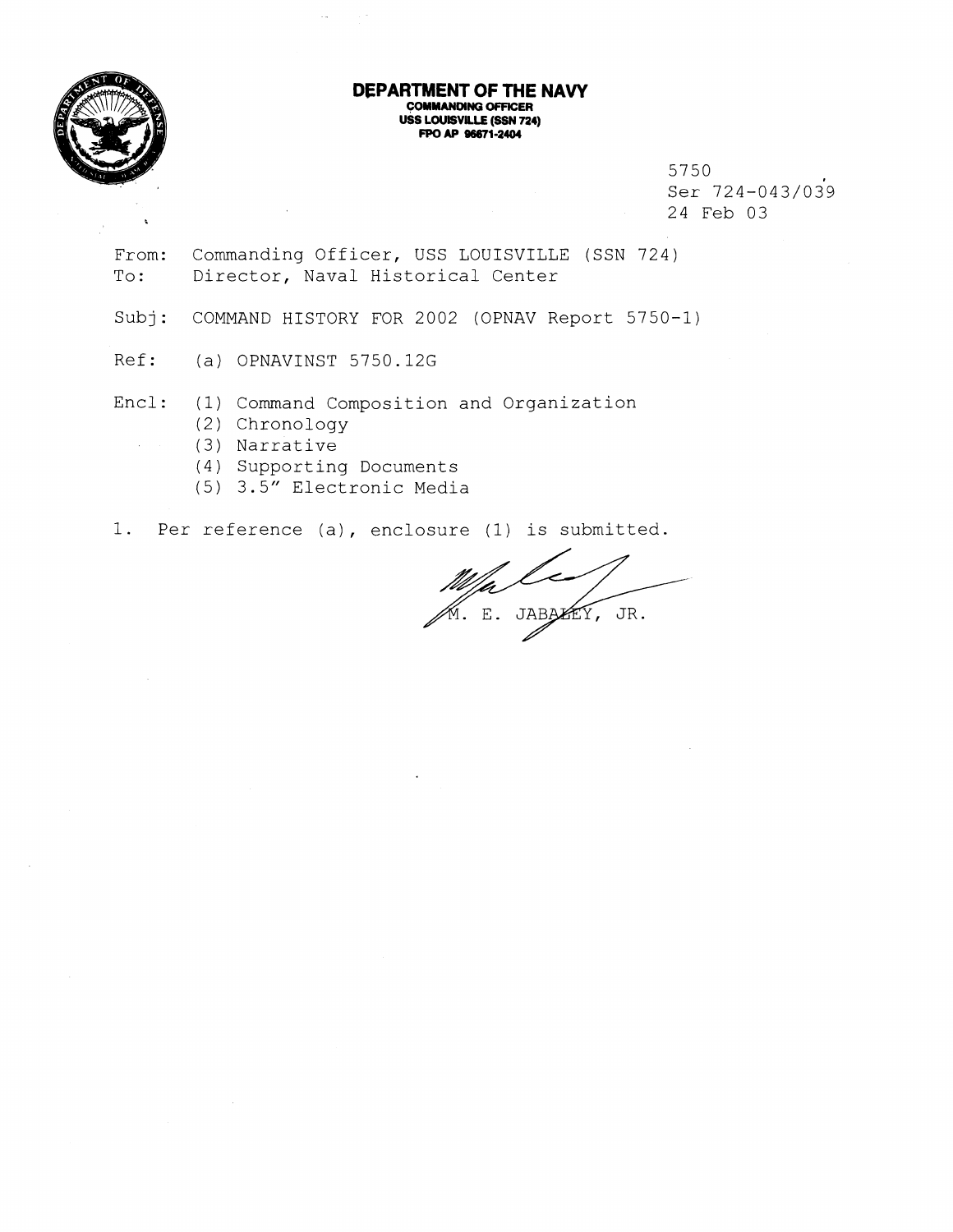USS LOUISVILLE (SSN 724) Command Composition and Organization

1. COMMAND COMPOSITION AND ORGANIZATION

a. Command Short Title: USS LOUISVILLE (SSN 724)

COMMAND COM<br>a. <u>Command</u><br>b. <u>UIC</u>: 2 UIC: 21302

c. Mission: USS LOUISVILLE (SSN 724) provides a covert, multi-mission platform that can operate independently, or in conjunction with a Carrier Battle Group or joint forces, to support the interests of the United States. USS LOUISVILLE uses her stealth, mobility, and endurance to perform the following tactical missions: Undersea Warfare, Surface Warfare, Strike Warfare, Mine Warfare, Naval Special Warfare, Surveillance and Reconnaissance, and Combat Search and Rescue.

d. Organizational Structure:

ISIC: Commander, Submarine Squadron Three (COMSUBRON *3)*  Units under operational/administrative control: None

 $e.$ Commanding Officer: CDR Michael Ellis Jabaley, Jr., USN

f. Permanent Duty Station: Pearl Harbor, Hawaii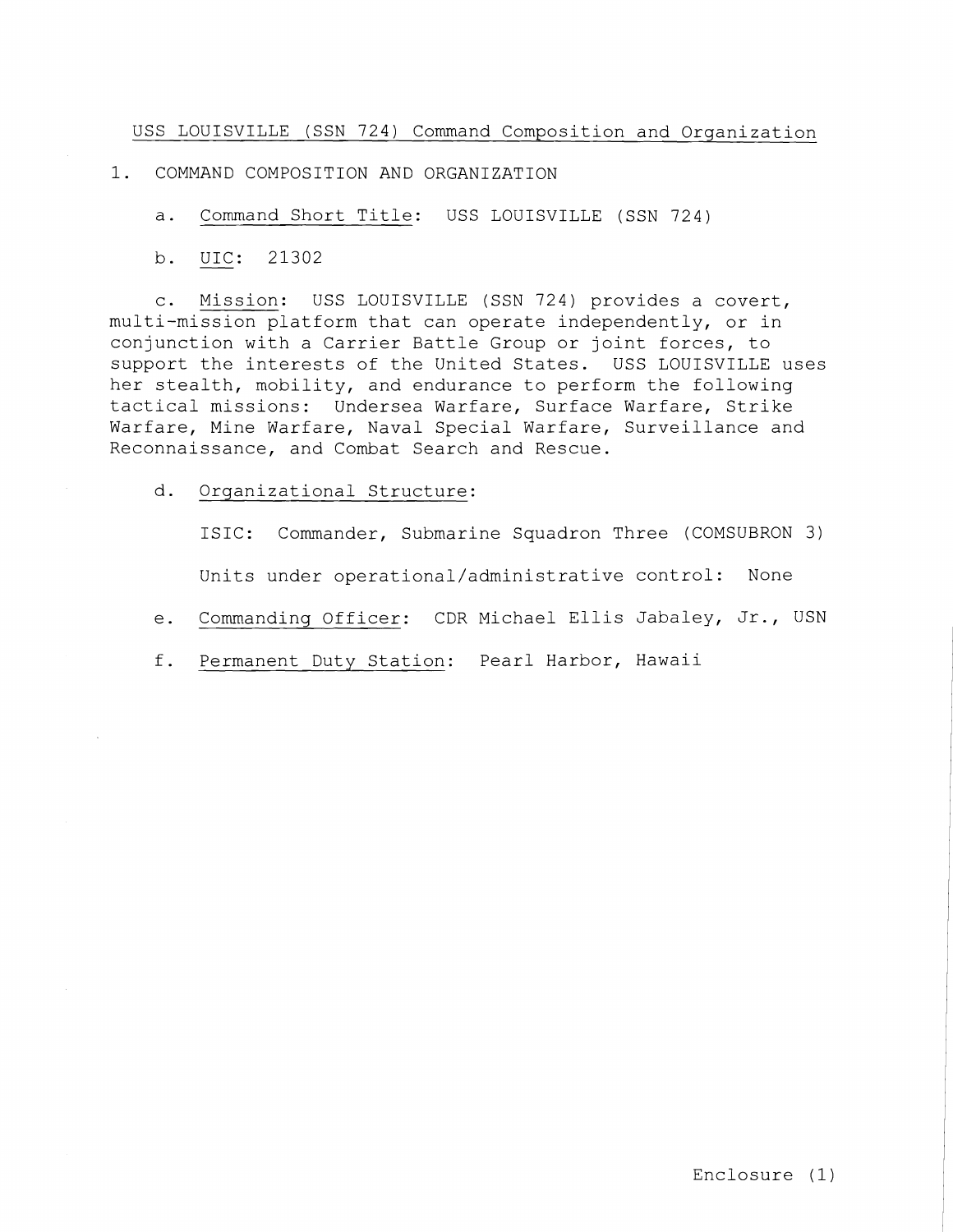# USS LOUISVILLE (SSN 724) Chronology

| January              |                                                                                                                                                                                                                                                  |
|----------------------|--------------------------------------------------------------------------------------------------------------------------------------------------------------------------------------------------------------------------------------------------|
| 01<br>07             | In-port Pearl Harbor, HI<br>Underway. Conducted Independent Steaming Exercises<br>(ISE) in Hawaiian Operating Areas.                                                                                                                             |
| 11                   | Moored Pearl Harbor, HI<br>Conducted Pre-Overseas Movement (POM) Upkeep with<br>Pearl Harbor Naval Shipyard and Intermediate<br>Maintenance Facility (PHNSY & IMF) until 13 March                                                                |
| March                |                                                                                                                                                                                                                                                  |
| 13                   | Underway. Conducted post-upkeep sea trials in<br>Hawaiian Operating Areas.                                                                                                                                                                       |
| 15<br>25             | Moored Pearl Harbor, Hawaii<br>Underway. Conducted ISE in Hawaiian Operating                                                                                                                                                                     |
|                      | Areas                                                                                                                                                                                                                                            |
| 29                   | Moored Pearl Harbor, HI                                                                                                                                                                                                                          |
| April                |                                                                                                                                                                                                                                                  |
| $\overline{2}$       | Underway. Conducted ISE in Hawaiian Operating<br>Areas.                                                                                                                                                                                          |
| $\overline{4}$<br>15 | Moored Pearl Harbor, HI<br>Underway. Conducted Operational Reactor Safeguards                                                                                                                                                                    |
|                      | Exam (ORSE) in Hawaiian Operating Areas                                                                                                                                                                                                          |
| 25                   | Moored Pearl Harbor, HI.                                                                                                                                                                                                                         |
| <u>May</u>           |                                                                                                                                                                                                                                                  |
| 13                   | Underway. Conducted AN/BQQ-10(V) ARCI Phase III<br>Operational Evaluation in Hawaiian Operating Areas<br>with USS OLYMPIA.                                                                                                                       |
| 17                   | Moored Pearl Harbor, HI.                                                                                                                                                                                                                         |
| 24                   | CDR Michael E. Jabaley, Jr. relieved CDR Russel T.<br>Janicke as Commanding Officer, USS LOUISVILLE (SSN<br>724) in a change of command ceremony held on board.                                                                                  |
| 28                   | Underway. Conducted Shallow-water MK-48 ADCAP<br>Torpedo Tactical Development Exercise (TACDEVEX)<br>with USS CHEYENNE. Also conducted Very Low<br>Frequency-Acoustic (VLF-A) tracking exercise with<br>USS OLYMPIA in Hawaiian Operating Areas. |
| June<br>4            | Moored Pearl Harbor, HI.                                                                                                                                                                                                                         |
|                      | Conducted Pre-Overseas Movement (POM) Upkeep with<br>PHNSY & IMF until 20 July.                                                                                                                                                                  |
| July<br>20           | Conducted sea trials and ISE in Hawaiian<br>Underway.<br>Operating Areas.                                                                                                                                                                        |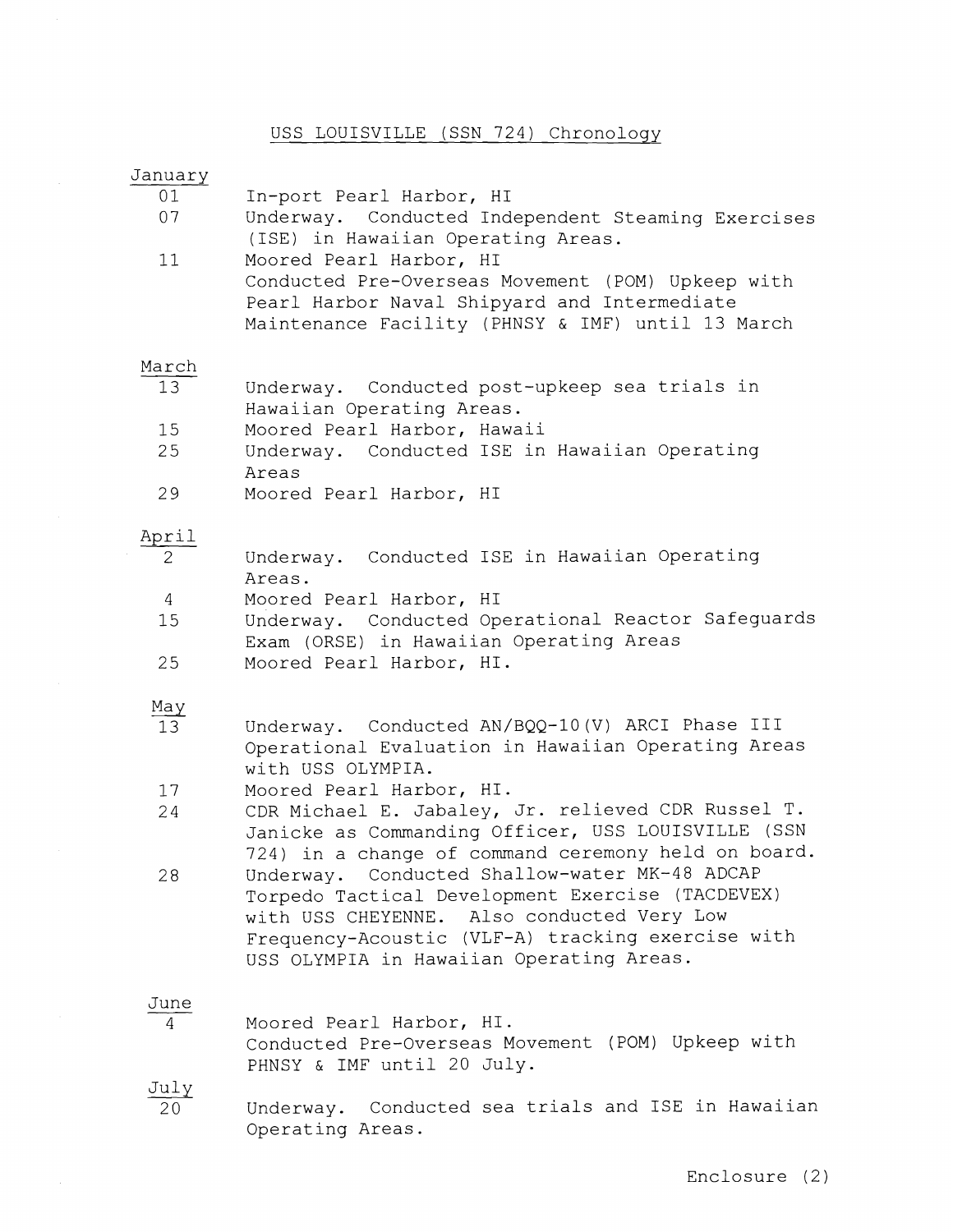#### August

| 5  | Underway. Conducted Pre-Overseas Movement       |
|----|-------------------------------------------------|
|    | Certification (POMCERT) with COMSUBRON THREE    |
| -9 | Moored Pearl Harbor, HI. Completed preparations |
|    | for overseas deployment, including on-load of   |
|    | tactical weapons.                               |

#### September

5 Underway.

- 6 Moored Pearl Harbor, HI.
- 10 Underway. Commenced deployment to Western Pacific (WESTPAC) .
- 13 Crossed 180' west longitude, entering the COMSEVENTHFLT area of responsibility (AOR). Shifted Operational Command to Commander Task Force 7 4
- $17$ Moored Yokosuka, Japan. Conducted upkeep with USS FRANK CABLE.
- 24 Underway with Commander, Submarine Group Seven (COMSUBGRU SEVEN), RADM Enright, onboard.
- Conducted BSP in Sasebo, Japan to debark COMSUBGRU 26 SEVEN
- 27 Moored Chin Hae, Republic of Korea (ROK) for liberty.

#### October

- 2 Underway. Conducted Submarine Exercise with ROK Navy submarine LEE CHUN.
- 5 Moored Chin Hae, ROK.
- $10$ Underway.
- 15 Moored Okinawa, Japan.
- 19 Underway. Conducted classified operations.

## November

 $12 - 22$ 

Participated in ANNUALEX.

25 Moored Yokosuka, Japan. Conducted upkeep with Ship Repair Facility Yokosuka.

#### December

10

Underway. Conducted classified operations.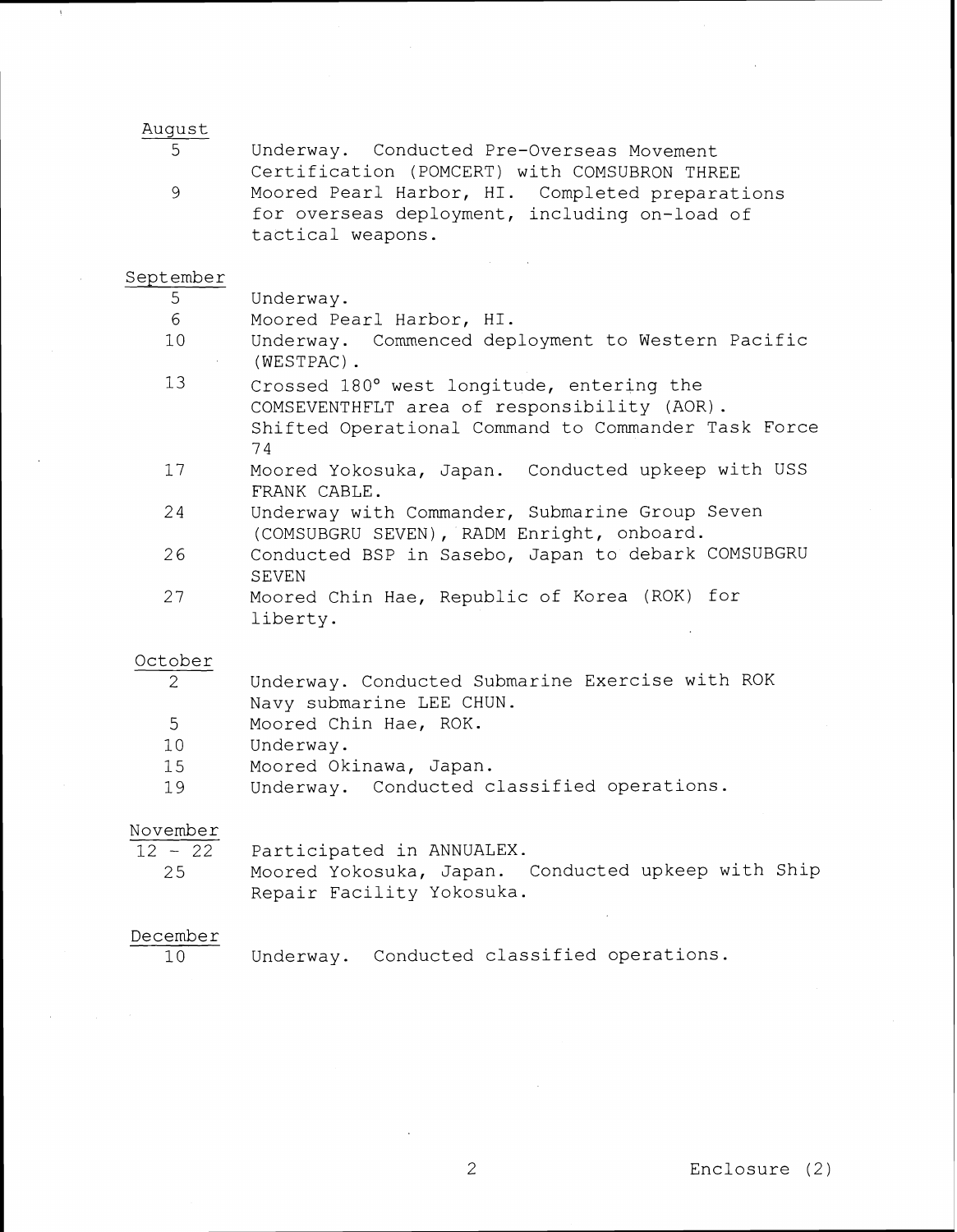### USS LOUISVILLE (SSN 724) Narrative

a. On September 10, 2002, USS LOUISVILLE started a sixmonth deployment to the Western Pacific (WESTPAC) . Activity prior to September 10 focused on preparing the ship for deployment. Significant activities included two Pre-Overseas Movement (POM) upkeeps conducted with Pearl Harbor Naval Shipyard and Intermediate Maintenance Facility; Independent Steam Exercises (ISE) and type training conducted in local operating areas; an Operational Reactor Safeguards Exam (ORSE); a three-day tactical weapons on-load; and a Pre-Overseas Movement Certification (POMCERT) .

b. In addition to deployment preparations, LOUISVILLE participated in an AN/BQQ-lO(V) ARC1 Phase 111 Operational Evaluation (OPEVAL) and a MK-48 ADCAP Tactical Development Exercise (TACDEVEX). OPEVAL is the process by which the Chief of Naval Operations (CNO) verifies that new equipment and systems perform to specification. During the TACDEVEX, LOUISVILLE fired several exercise ADCAP torpedoes to support testing of new ADCAP software.

c. During the first four months of deployment, LOUISVILLE conducted two classified missions vital to national security and visited Yokosuka, Japan; Chin Hae, ROK; and Okinawa, Japan. On 3-4 October, LOUISVILLE participated in a submarine exercise with ROK Navy submarine LEE CHUN. This exercise provided valuable experience operating with allied submarine forces. From 12 to 22 November, LOUISVILLE participated in ANNUALEX, a multi-national fleet-level exercise involving U.S. and Japanese Maritime Self-Defense Force (JMSDF) units. LOUISVILLE served as an opposing force (OPFOR) unit throughout.